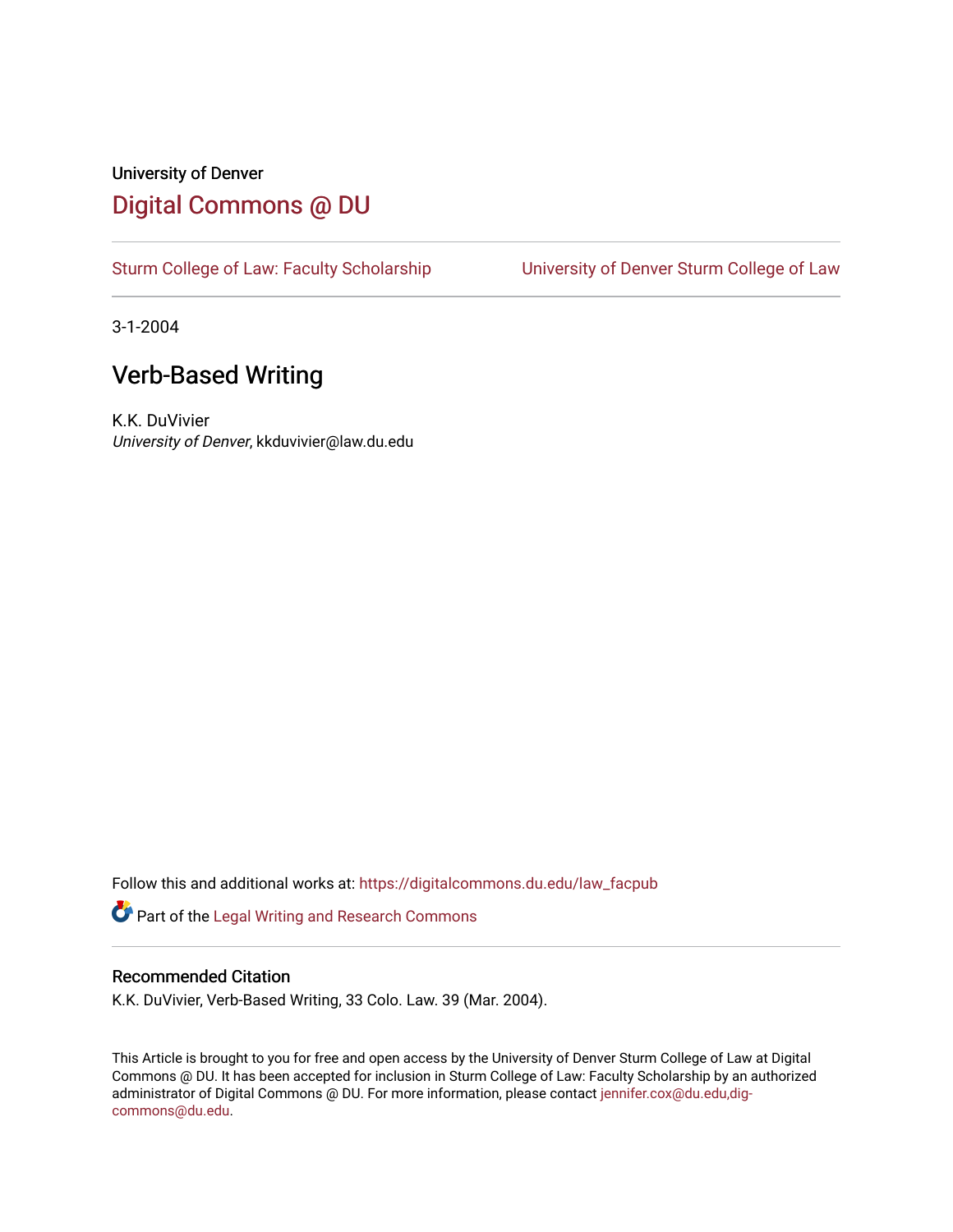## Verb-Based Writing

### Publication Statement

Copyright is held by the author. User is responsible for all copyright compliance.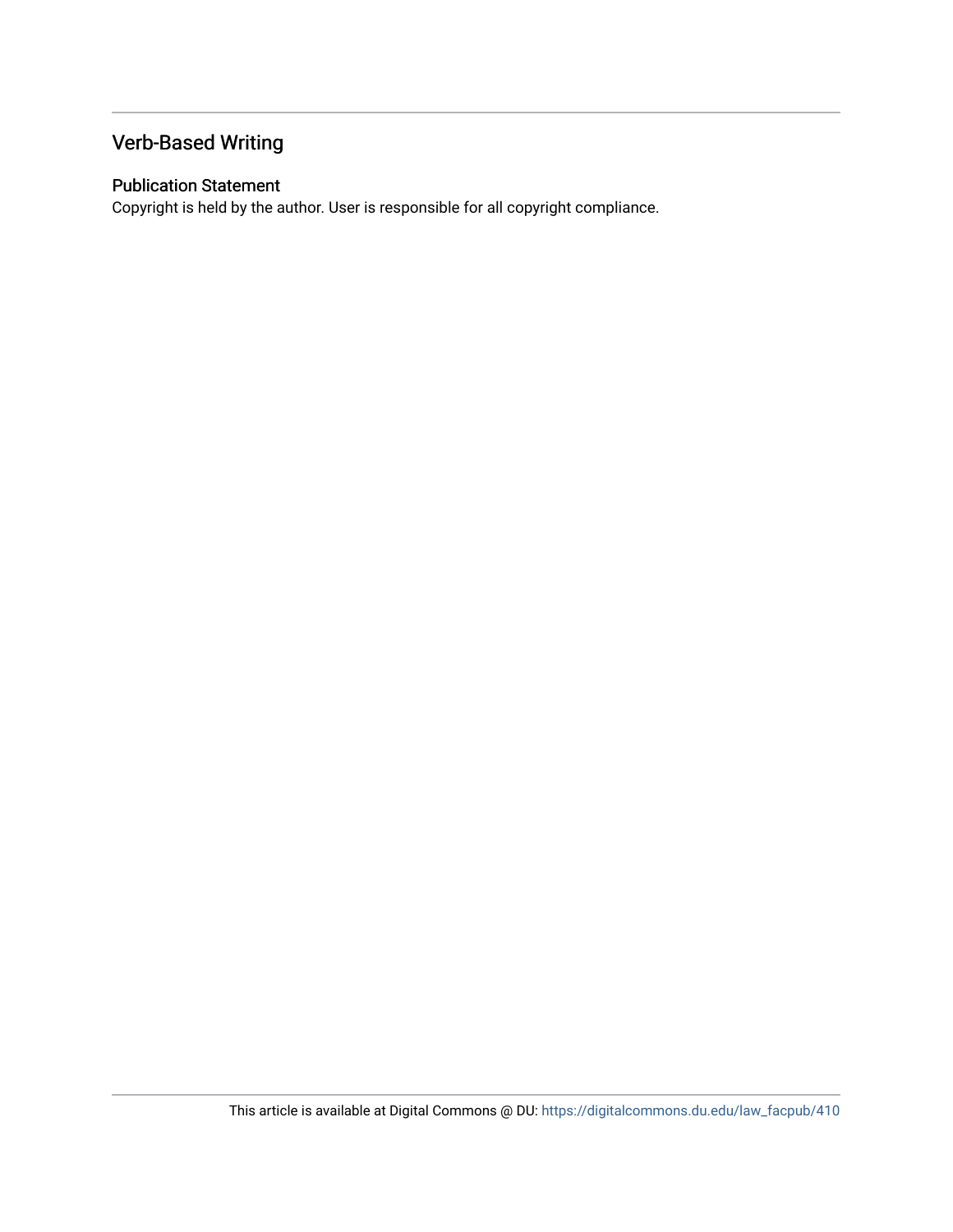# **THE SCRIVENER: MODERN LEGAL WRITING**

# **Verb-Based Writing**

#### **by K.K. DuVivier**

*©* 2004 KK DuVivier

"Some of our people write horribly Can you come give a talk to teach them how to write well?" This invitation is one that law firms and professional groups often extend, and it raises for me a recurring dilemma. Writing takes constant practice, attention, and vigilance, so the pursuit of lucid writing must be a lifetime commitment. Many habits form in childhood, and change can be painfully incremental.1 What can I say in one sitting that would make any difference?

A colleague, who has devoted most of his career to legal writing, has developed an excellent solution. In a recent talk at the University of Denver College of Law,<sup>2</sup> C. Edward Good, author<sup>3</sup> and "writer in residence" at a law firm,<sup>4</sup> delivered a one-hour talk teaching our students that the most efficient way to improve writing is by developing "verb-based style."

## **Step One-Ferret Out the Verb**

The single most important word in most English sentences is the verb.<sup>5</sup> Every sentence must have at least one verb, and if a sentence consists of only one word, that word is usually a verb (for example, "Come." or "Look."). Good advises grabbing a marker to search for the most troublesome verb in the English language, the verb "to be." Read through your writing and highlight each time you use one of the following forms of the verb: "am, is, was, are, were, be, been, being." Good uses the following examples of how "to be" often crops up.

#### *As a Conjugated Verb*

- \* The *SEC* (subject) *was* (form of the verb "to be") the first *agency* (subject complement or predicate nominative) to address the issue.
- **"** The *agencies* (subject) *were* (form of"to be") *instrumental* (predicate adjective) in reducing passengers' injuries.
- **"** The *law firm* (subject) *is* (form of"to be") *near the Metro station* (adverb or adverbial phrase).

#### **DO YOU HAVE QUESTIONS ABOUT LEGAL WRITING?**

KK DuVivier will be happy to address them through the *Scrivener* column. Send your questions to: kkduvivier@ law.du.edu or call her at (303) 871-6281.

#### *As a Helping Verb*

- \* Progressive Tense **=** Be +"ing" verb (present participle): We *are studying* effective writing.
- \* Passive Voice **=** Be **+** "ed" verb (past participle): The issue *was decided* **by** the agency. (Note that many past partici**ples** do not end in "ed": The movie was *shown* **by** John.)

### **Step Two-Revise to Eliminate The Verb "To Be"**

The verb "to be" saps the energy from your sentences. It shifts attention away from the actor and the action. A new language called "E-prime" strives to eliminate "to be" in all writing and speaking.6 Good outlines the following strategies for doing just that.

- *" Show "being" through "doing."*
	- *Example:* When you get rid of the verb *to be,* your writing *will be better.*
	- *Revision:* When you get rid of the verb *to be,* your writing *will improve.*
- *" Find an actor<sup>7</sup> Example: There are* few cases that *have been decided* on this set of facts.
	- *Revision:* Only a *few courts have decided* cases on this set of facts.
- *" Edit out "nouniness" or "nominalizations."8*
	- *Example:* It was the court's belief that *proof* of his guilt was not possible.
	- *Revision:* The court *believed* no one could *possibly prove* his guilt.



*U KK DuVivier is anAssistant Professor and Director of the Lawyering Process Program at the University of Denver College of Law.*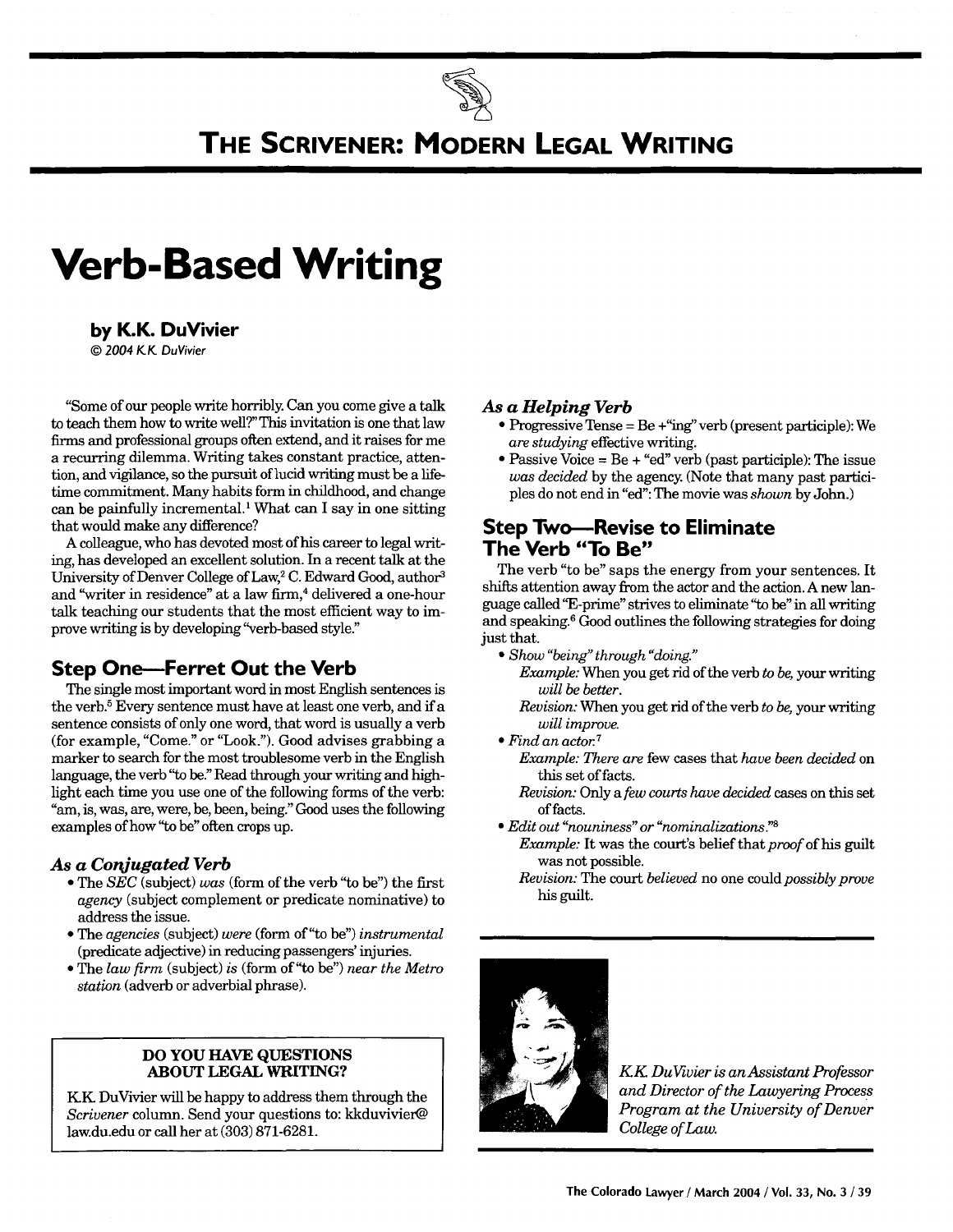- *" Use intransitive verbs to show movement or location. Example:* She *was still* on the street corner. *Revision:* She *remained* on the street corner.
- *Use linking verbs.*
	- *Example:* A diagram showing the plan *is attached* as Exhibit B.
	- *Revision:* A diagram showing the plan *appears* as Exhibit B.

## **Step Three--Watch Out for "There is" and "There are."**

"It is," "there is," or "there are" clauses are expletives and often clutter a sentence because they serve as surrogates for the noun in the subject position. Good first advises to eliminate them: "Expletive deleted." However, Good alerts his audience to some common mistakes that arise when you do use them.

" *Watch for agreement in number.*

*Example:* There is too many mistakes going on.

*Revision:* There are too many mistakes going on. (The verb should be plural if "mistakes," the noun following the expletive, is plural.)

" *Watch for* that *clauses.*

*Example:* It is the belief of the Board *that* this policy is an impediment to successful completion of the project.

*Revision:* The Board believes this policy impedes successful completion of the project.

### **Conclusion**

Writing is difficult, and most of us must work hard to improve. Words cannot substitute for the hard work, but sometimes they can have an impact by revolutionizing our perspective. Transform your writing by making a single change: convert to verb-based style.

#### **NOTES**

1. DuVivier, "Nothing So Destructive As Habit," 26 *The Colorado Lawyer* 41 (Jan. 1997).

2. A video of the presentation is available at httpY/vww.law.du.edu/ lawproc/tutorials.htm.

*3. See* Good, *A Grammar Book for You and I... Oops, Me!* (Herndon, VA: Capital Books 2002); Good is the developer of *Lawmanac,* the trademark for the clickable help system for legal writers by © 2003 Grammar.com. For information on site licenses, visit http://www. Grammar.com.

4. Good's title is "Counsel & Writer-in-Residence" for the intellectual property law firm of Finnegan, Henderson, Farabow, Garrett & Dunner, LLP, in Washington, D.C. (ed.good@finnegan.com).

5. DuVivier, "Power Verbs," 22 *The Colorado Lawyer* 2369 (Nov. 1993).

6. See http://www.generalsemantics.org/Articles/E-Prime intro.htm. *See also* Murphey, "To Be in Their Bonnets," *Atlantic Monthly* (Feb. 1992).

7. For more on eliminating the passive voice, *see* DuVivier, "Problems With the Passive Voice," 24 *The Colorado Lawyer* 545 (March 1995).

8. Nominalizations are nouns with verb roots, such as agreement (for agree) or assumption (for assume). For more on eliminating these, *see* DuVivier, *supra,* note 5. **E**



**4**

# **Hiring Solution:**

Trial team. Successfully managed thousands of documents and exhibits, coordinated witnesses, and performed complex legal research during eight week trial. Results oriented and still friendly at 2 a.m.

For over twenty years, the professionals at Strategic Staffing Associates have staffed and managed small and large-scale projects. We have the right legal personnel for your staffing needs.

# **People Are Our Business**

Providing solutions for your hiring needs:

**Direct Hire • Temporary**

**Temp-to-Hire e Contract Projects** Specializing in:

**Attorneys e Paralegals Legal Secretaries \* Litigation Support**

**Due Diligence Reviews e Trial Teams**

For information contact:

**Sharon Davis, Director of Legal Staffing Myrlynne Sjogren, Client Services Manager**



**1350 17th Street, Suite 300 Denver, CO 80202**

**tel 303-407-1496 0 fax 303-407-1499**

**www. ss a people. corn**

## Strategic Staffing Associates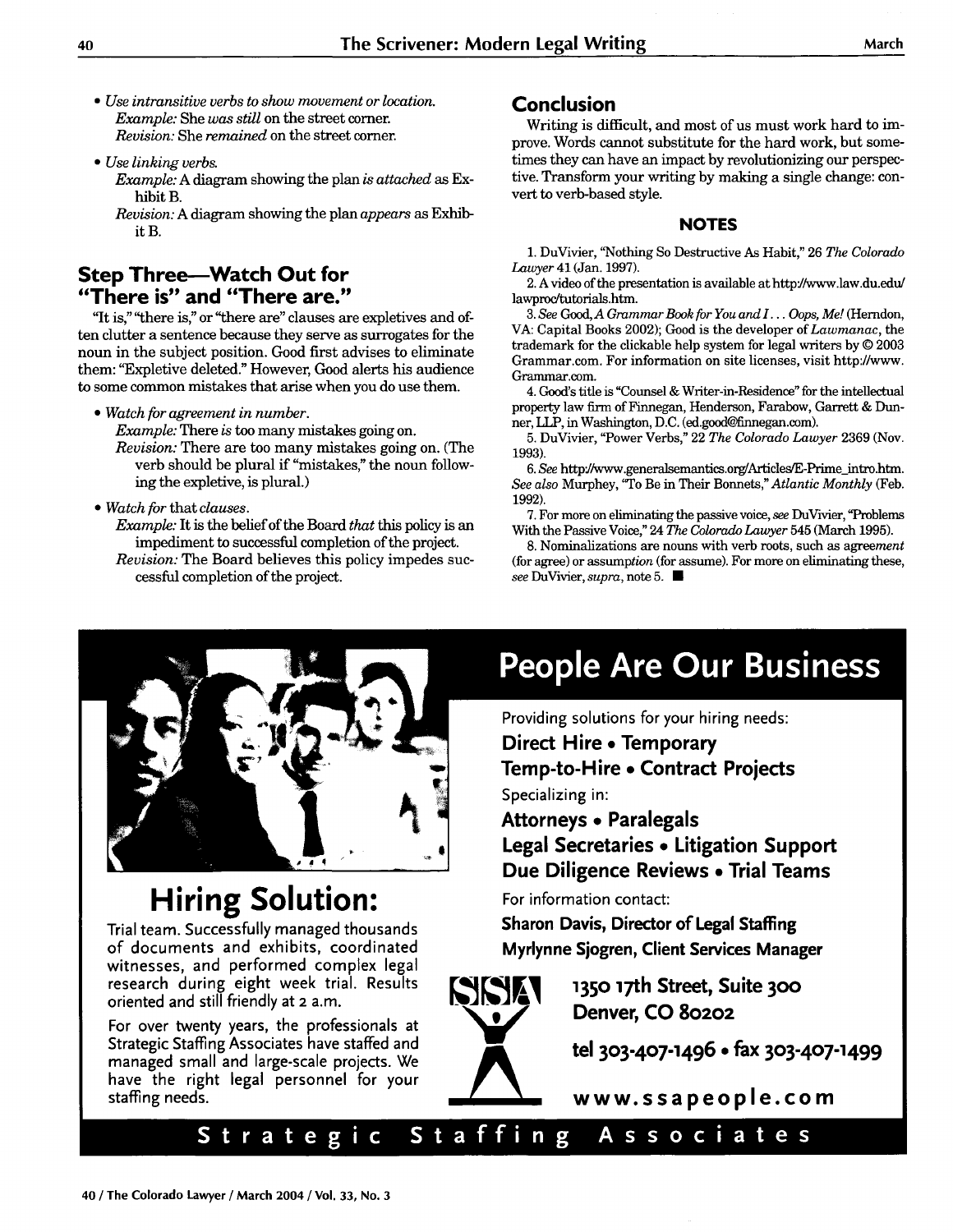# HISTORICAL PERSPECTIVES



## Charles H. Moyer. Martial Law and the Great Writ

*This historical perspective was written by Frank Gibbard, a staff attorney with the Tenth Circuit Court of Appeals and Secretary of the newly-formed Tenth Circuit Historical Society. He may be reached at FrankGibbard@calO.uscourts.gov. The views expressed are those of Mr Gibbard and not of the Tenth Circuit or its Historical Society. The author expresses sincere appreciation to Dan Cordova and Catherine Eason of the Tenth Circuit Law Library.*

> Habeas corpus be *damned, we'll give 'em post mortems!* Sherman M. Bell, 1903

Sherman Bell, Commander of the Colorado National Guard, could be an embarrassment at times, even to his superiors. During a 1900 presidential campaign stop in Colorado, Theodore Roosevelt found it necessary to restrain Bell's homicidal rage after a mob surrounded them. *[See* Lukas, *Big Trouble: A Murder in a Small Westen* Town *Sets Off a Strugflefor* the *Soul ofAmerica* (NY: Simon & Schuster, 1998) at 225.] With his expensive gold-braided uniform, left hand tucked into his shirt, Bell must have reminded some people of a tin-pot Napoleon. *[Id]* Colorado Governor James H. Peabody once responded to one of Bell's strident proclamations by stating that he hoped and believed no one would take Bell seriously. *[See Labor Disturbances in the State of Colorado, S.* Doc. 122, 58th Cong., 3d Sess., Vol. 3 (1905) at 213.1

Bell's deficiencies did not keep Governor Peabody from ordering him to Cripple Creek in September 1903 to quell a goldmine strike. Peabody cited a "reign of terror" in the district. [ $Id$  at 175.] Whether there really was a reign of terror is disputed, but Bell certainly became responsible for one after he arrived. He and his troops essentially created a military despotism in Cripple Creek and Telluride. *[Seegenerally* Lukas, *supra,* at 230-31.]

On March 26, 1904, Bell's militia arrested and jailed Charles H. Moyer, President of the World Federation of Miners, in Telluride for "flag desecration." Moyer had printed a poster bearing the headline: "Is Colorado in America?" Below the headline appeared an American flag, each of whose stripes contained a provocative inscription denouncing military rule. [For an account of the facts surrounding the Moyer *habeas* case, *see Labor Disturbances, supra,* at 229-46; *see also* Langdon, *The Cripple* Creek *Strike* (Denver, CO: Great Western Pub., 1904) at 296-307. In Lukas, *supra,* a photograph of the flag poster appears following page 224.] After Bell defied a state district court decree ordering Moyer's release from military custody, Moyer took his case to the Colorado Supreme Court.

Moyer argued that Governor Peabody had no power to suspend the writ *of habeas corpus* or to declare martial law *[In reMoyer,* 85 P 190, 192 (Colo. 1904).] Even if the governor had such power, Moyer contended, he had not expressly invoked it in this case, and Moyer's detention was therefore illegal. *[Id]* The Supreme Court did not resolve these issues. It simply noted that under the Colorado Constitution, "The governor is... empowered to call out the militia to suppress insurrection." *[Id;see* Colo. Const. Art. 4 § 5.] Since the Constitution granted this power exclusively to the Governor, the court could not review it. *[Id]* Moreover, the power carried with it an implicit grant of authority to use "all necessary means" to suppress insurrection. [Id. at 193.] The Court placed no explicit time limit on Moyer's detention, which could continue until the Governor determined the "insurrection" was at an end.

Justice Robert W Steele filed a forty-six-page dissent. He concluded that the power asserted by Governor Peabody was unconstitutional. If the Governor had unchecked power to declare a state of rebellion, he reasoned, then any citizen could be subjected to arbitrary arrest and detention at the whim of the executive department of government. [Id. at 194 (Steele, J., dissenting).]

Moyer was eventually released. He was later re-arrested and charged with the murder of Idaho Governor Frank Steunenberg, but these charges against him were dropped as well, after jurors acquitted other labor defendants in the case.

The post-script to this case came more than twenty years later, during another round of labor disturbances in 1927-28. Once again, the Colorado Governor called out the militia, relying on his power to suppress insurrection rather than an explicit declaration of martial law. This time, it did not work. Judge John Foster Symes of the federal district court concluded that unless martial law had been declared, "no rogatory body can lawfully go around in this state depriving individuals of the rights that the Constitution... guarantees." *[U.S. exrel. Palmerv. Adams,* 26 E2d 141,144 (D.Colo. 1927).] The decision of Judge Symes in the *Palmer* case speaks to us with renewed significance today, as courts seek to parse the limits of legitimate executive action in the face of international terrorism.

*A biography of Judge Symes can be found in Logan, ed.,* The Federal Courts of the Tenth Circuit: **A** History *(Denver, CO:* U.S. GPO 1992) at 54-60 and Treece et al., "Six of the Greatest," 19 The Colorado Lawyer 1284 (July 1990). Papers of Gover*nors James H. Peabody and William H. Adams are available through the Colorado State Archives. A useful general history of labor relations in Colorado is Seligson and Bardwell,* Labor-Management Relations in Colorado *(Denver, CO: Sage Books, 1961). For a related civil rights case brought by Moyer against Governor Peabody,* see Moyer v. Peabody, *148 F 870 (D.Colo.* 1906),  $affd$ , 212 U.S. 78 (1909). An enlightening historical perspective on the use of habeas corpus can be found in Rehnquist, All the Laws But One: Civil Liberties in Wartime (New York, NY: Vintage Books, 1998).